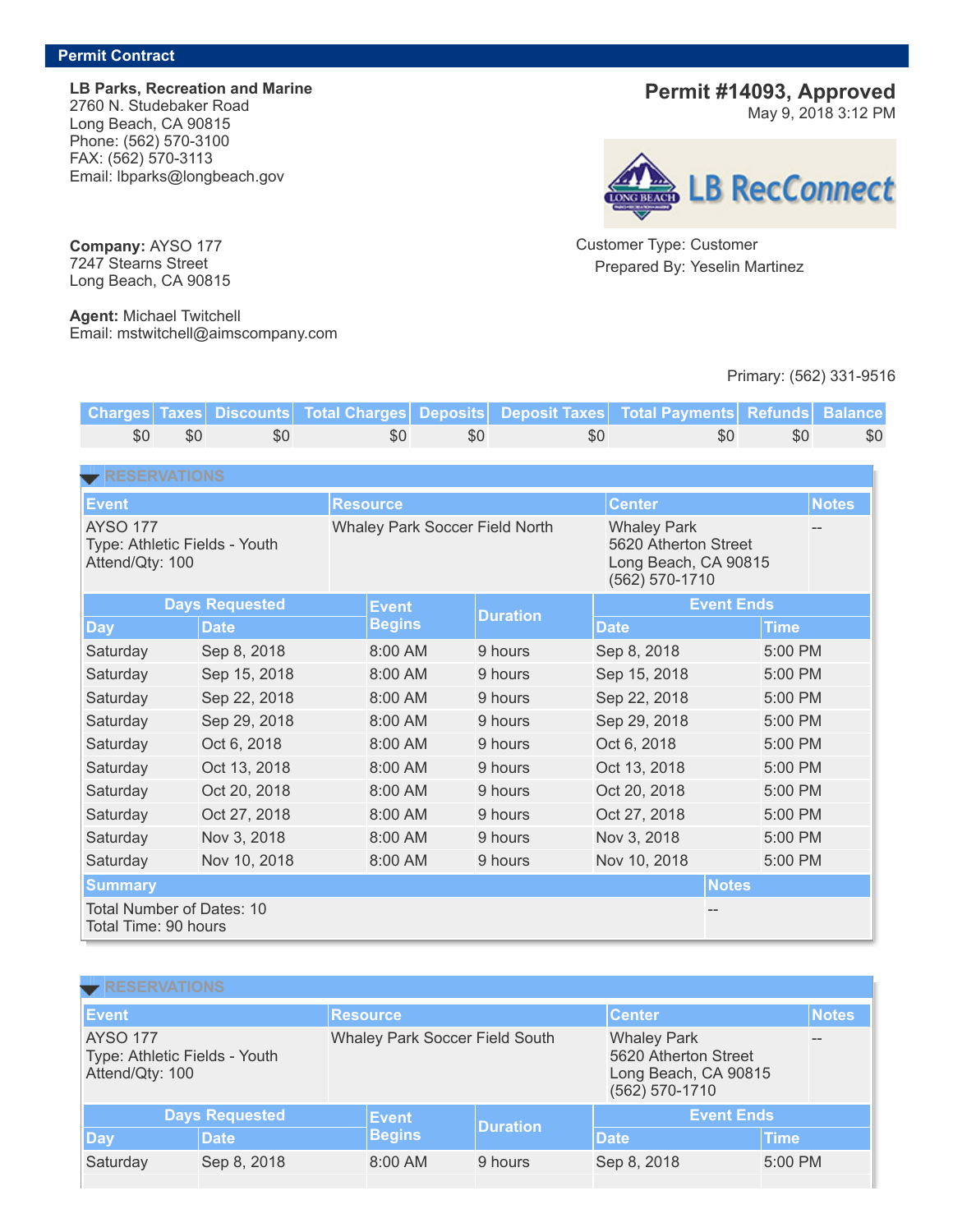| Saturday                                                | Sep 15, 2018 | 8:00 AM | 9 hours | Sep 15, 2018 | 5:00 PM      |  |
|---------------------------------------------------------|--------------|---------|---------|--------------|--------------|--|
| Saturday                                                | Sep 22, 2018 | 8:00 AM | 9 hours | Sep 22, 2018 | 5:00 PM      |  |
| Saturday                                                | Sep 29, 2018 | 8:00 AM | 9 hours | Sep 29, 2018 | 5:00 PM      |  |
| Saturday                                                | Oct 6, 2018  | 8:00 AM | 9 hours | Oct 6, 2018  | 5:00 PM      |  |
| Saturday                                                | Oct 13, 2018 | 8:00 AM | 9 hours | Oct 13, 2018 | 5:00 PM      |  |
| Saturday                                                | Oct 20, 2018 | 8:00 AM | 9 hours | Oct 20, 2018 | 5:00 PM      |  |
| Saturday                                                | Oct 27, 2018 | 8:00 AM | 9 hours | Oct 27, 2018 | 5:00 PM      |  |
| Saturday                                                | Nov 3, 2018  | 8:00 AM | 9 hours | Nov 3, 2018  | 5:00 PM      |  |
| Saturday                                                | Nov 10, 2018 | 8:00 AM | 9 hours | Nov 10, 2018 | 5:00 PM      |  |
| <b>Summary</b>                                          |              |         |         |              | <b>Notes</b> |  |
| Total Number of Dates: 10<br>--<br>Total Time: 90 hours |              |         |         |              |              |  |

### **[CHARGES](javascript: toggleDisplay  ()**

| <b>Description</b>               | Event /<br><b>Resource</b>                        |     |       |             | Unit Fee Units Tax Charge |
|----------------------------------|---------------------------------------------------|-----|-------|-------------|---------------------------|
| <b>Athletic Field Hourly Fee</b> | AYSO 177 #14093<br>Whaley Park Soccer Field South | \$0 | 90.00 | $-\!$ $\!-$ | \$0                       |
| <b>Athletic Field Hourly Fee</b> | AYSO 177 #14093<br>Whaley Park Soccer Field North | \$0 | 90.00 | $-\!$ $\!-$ | \$0                       |

## **WAIVERS**

### Signature Plate

Waiver for:Michael Twitchell Due Date: Sep 8, 2018

Thank you

Waiver Signed by:AYSO 177 on May 9, 2018

Signature:

Permit Language Waiver for:Michael Twitchell Due Date: Sep 8, 2018

IN CONSIDERATION FOR THE ISSUANCE OF THIS PERMIT BY THE CITY, PERMITTEE AGREES TO AND MUST FOLLOW THE CONDITIONS ATTACHED TO THIS PAGE, WHICH ARE INCORPORATED HEREIN BY THIS REFERENCE. FAILURE TO FOLLOW THESE CONDITIONS MAY RESULT IN IMMEDIATE REVOCATION OF THE PERMIT OR OTHER PENALTIES SUCH AS FORFEITURE OF FEES AND/OR DEPOSIT.

Permittee shall defend, indemnify and hold harmless the City of Long Beach, its Commissions, employees, officials, agents and volunteers for all claims, demands, damage, loss, liability, causes of action, costs and expenses (including reasonable attorney's fees and court costs) arising from Permittee's use of the facility, including but not limited to the condition of the facility, damage to or loss of personal property of third parties, and the activites of Permittee, Permittee's employees, agents, invitees and others allowed in the facility by the Permittee.

By using the facility Permittee acknowledges that the City does not insure the personal property of the Permittee, Permittee's employees, agents, invitees and others allowed at the facility by Permittee against damage of loss by any means and hereby waives any claims for same.

Permittee acknowledges that Permittee has viewed the facility prior to use and accepts it "as is", at Permittee's own risk. Permittee agrees that the City has no responsibility for the suitability or condition of the facility and waives any claim in this regard.